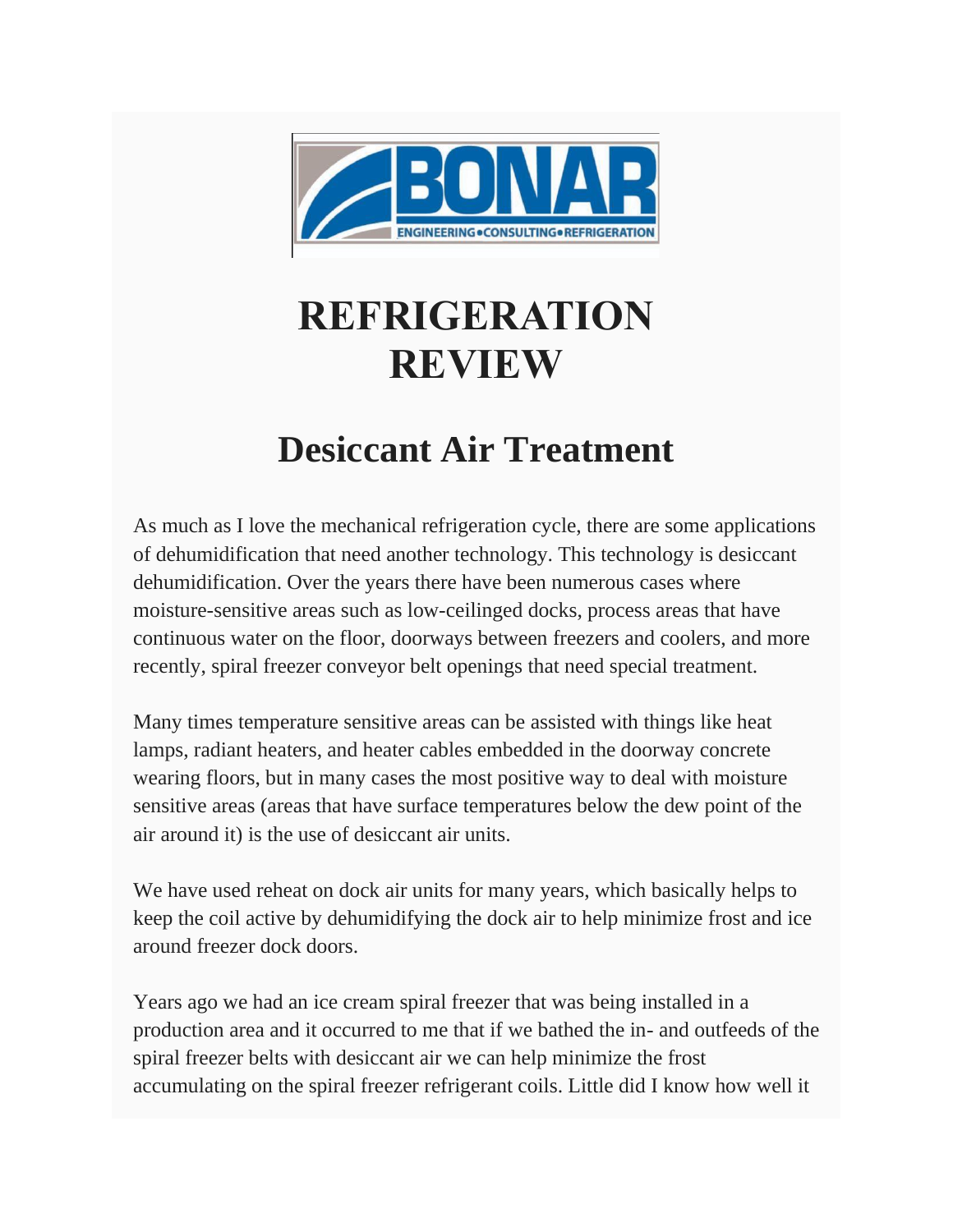would work in that the end user found out he didn't need to defrost the coil but once a week, if that often, but they set it up as their standard procedure. It would be well to note that the process units in the room around the spiral freezer also had reheat after the refrigeration coil to help maintain the room conditions. Noteworthy, with spiral freezers, it's important that the infeed and outfeed conveyor holes in the spiral freezer walls experience as close to the same air pressure as possible, occasionally a freezer conveyor will have the infeed at one end of the freezer and the outfeed at another end of the freezer, which makes the fan air pressure vastly different, and far more difficult to keep the openings "bathed" in dry air.

I also had an occasion in a wharf facility in New Orleans where the manager wanted to have the doorways that would handle two-way fork truck traffic directly from the freezer to the wharf. To do this, I set up a 25-foot-deep vestibule with three different strip-curtain chambers, each with horizontal blowers and heat. The first chamber also had a 350 cfm desiccant unit which maintained a pocket of dry air. You could take a UV temperature meter and read the floor temperature from outside and inside and the floor temperature would vary without moisture condensing on the floor or in the freezer doorway. Noteworthy of this installation was that Hurricane Katrina knocked that warehouse offline and the doorways and floors had to be reconstructed. After reconstruction, I was told that the wharf doors created "snow" on the inside of the freezer doors. I asked if the desiccant units had been replaced and/or turned on, and they said no. Once they were turned on, the snow disappeared – a good example of a desiccant system at work.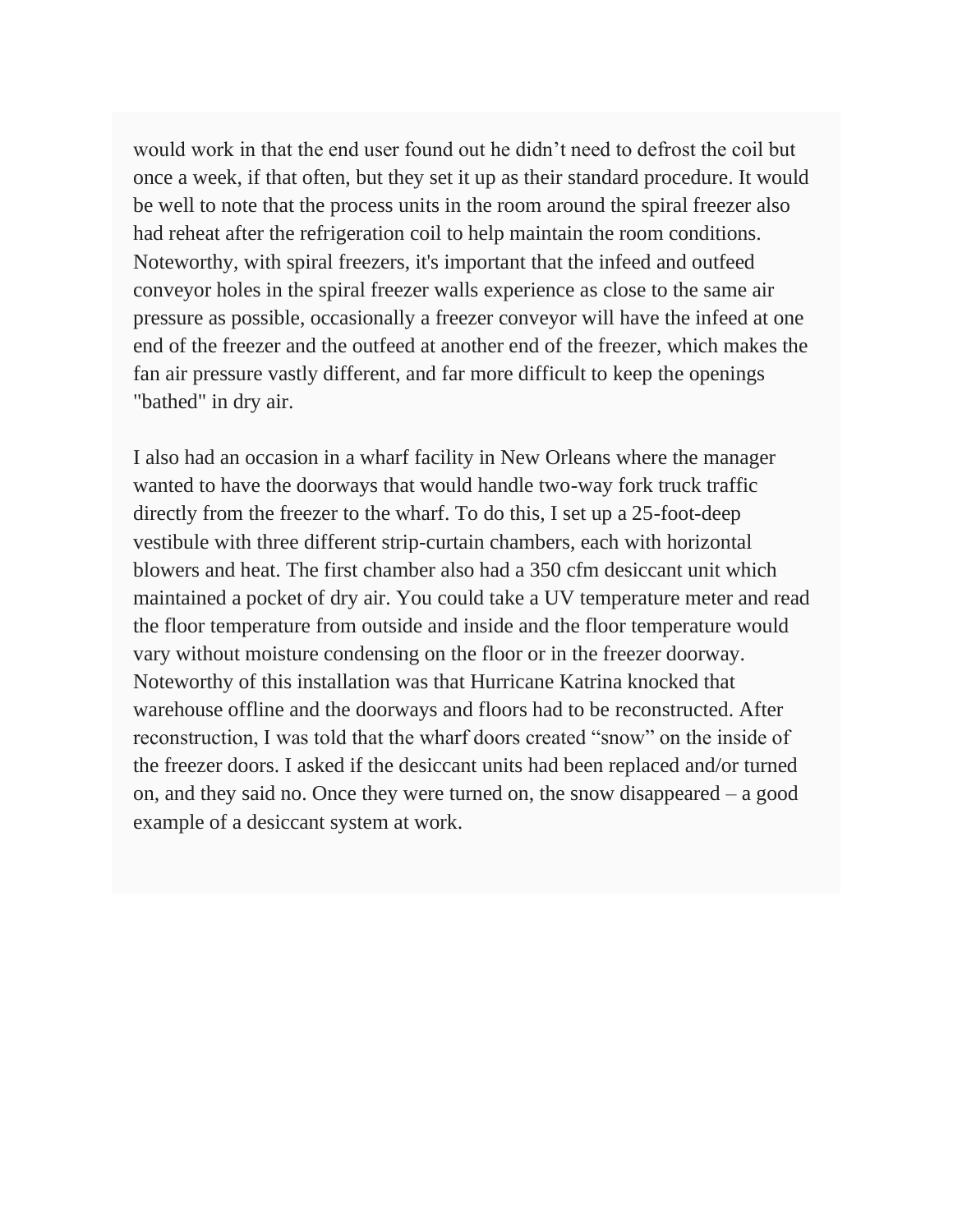

Example of a good location for a desiccant unit -- spiral freezer outfeed.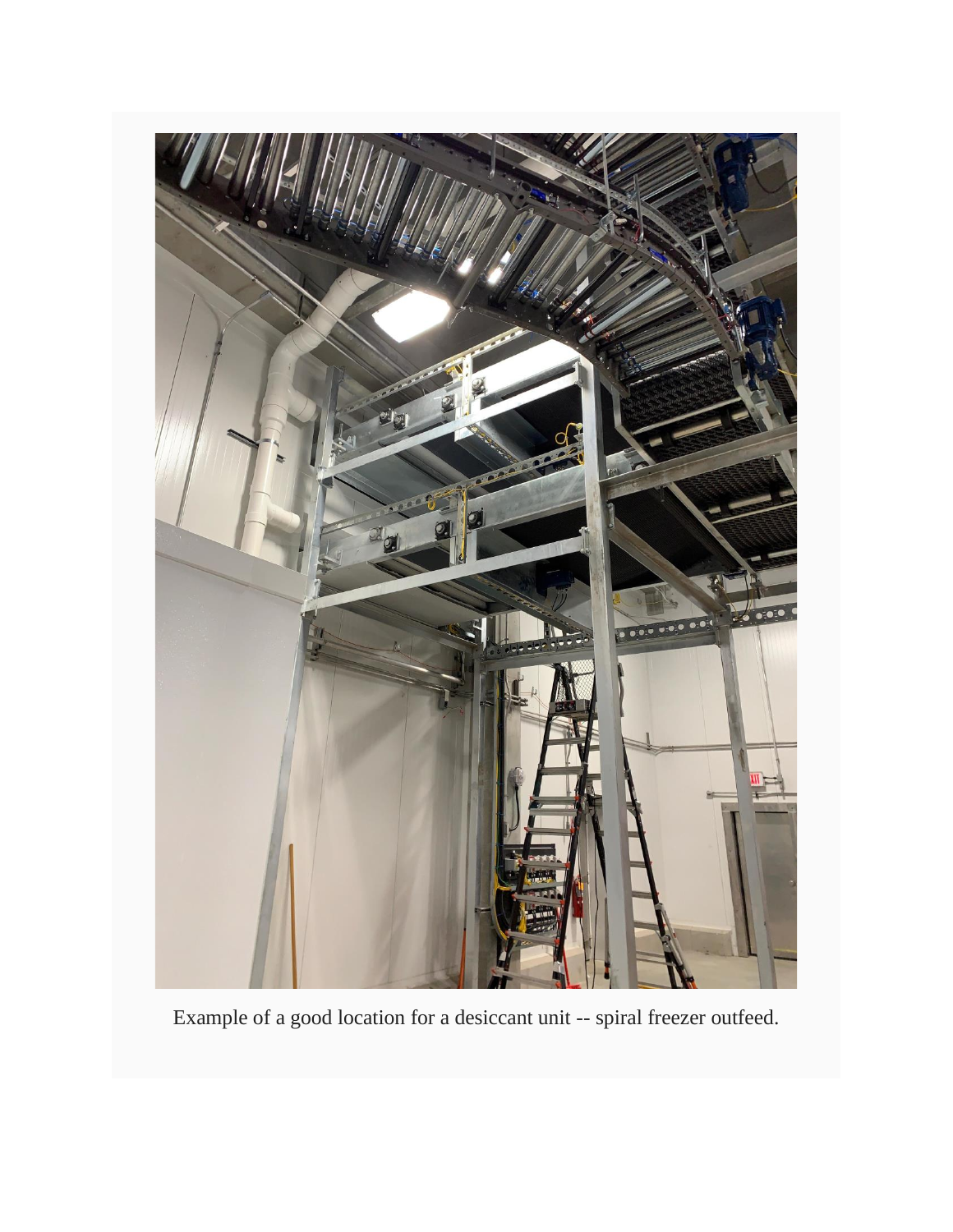

Another example of a great location for a desiccant unit -- a poultry processing area where the USDA requires frequent washing down of the floors and equipment.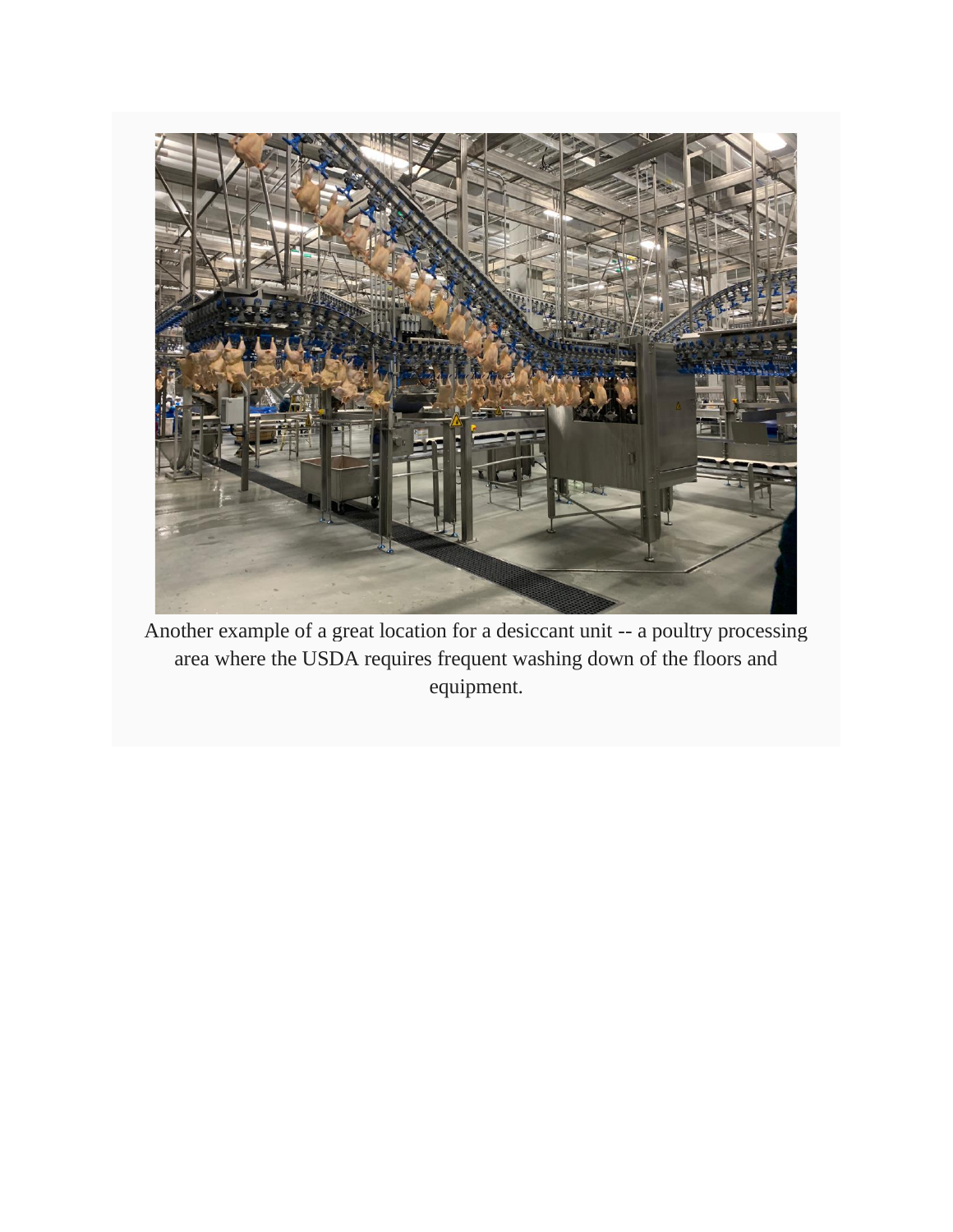#### **HC** Series

### Desiccant Dehumidifier



#### **Product Description**

Munters off-the-shelf desiccant dehumidifiers combine state-of-the-art desiccant technology with dependability and long operating life for humidity control at virtually any temperature.

Process Air: Flow rates of 150-300 scfm. Nominal moisture removal: 7.9 lbs/hr at 75°F, 50% RH at 300 scfm. Capable of processing saturated, conditioned or outside air.

Contact Air Seals: Separate process and reactivation air streams. Electrical Controls: Automatic restart after power failure. Contacts for remote run and fault status. Elapsed time meter. Simplified controls using relay logic. 24 VAC signal wiring allows for low voltage wiring of humidistat. Control system monitors and controls unit function.

Drive System: Simple drive belt arrangement, few moving parts. Reactivation Utility: Energy modulation feature independently controls heater power to minimize energy consumption.

Dehumidifier Housing: Process and reactivation air flow insulation. Blower motors and controls isolated from air streams. Process and reactivation fan guards provided for safety. Volume control dampers for process and reactivation air streams. All welded aluminum cabinet. Compact size for minimum space requirements and easy installation.

#### **PRODUCT INFORMATION HC-300**

#### OFF-THE-SHELF DEHUMIDIFIER

#### Advantages:

- Efficient humidity control for<br>applications including product drying,<br>mold and mildew control, corrosion protection, storage and condensation control
- · Durable unitized body with welded aluminum construction
- · Easy access panel for inspection and maintenance
- · Simple ductwork connections
- · Compact, low profile design

#### **Desiccant Rotors**



In the 1950's Munters invented modern industrial dehumidification when it introduced the self-regenerating desiccant rotor, the heart of the dehumidifice.

Today. Munters offers rotors with five desiccant<br>formulations and is the acknowledged expert in<br>the integration of rotors into dehumidification systems and air handlers.